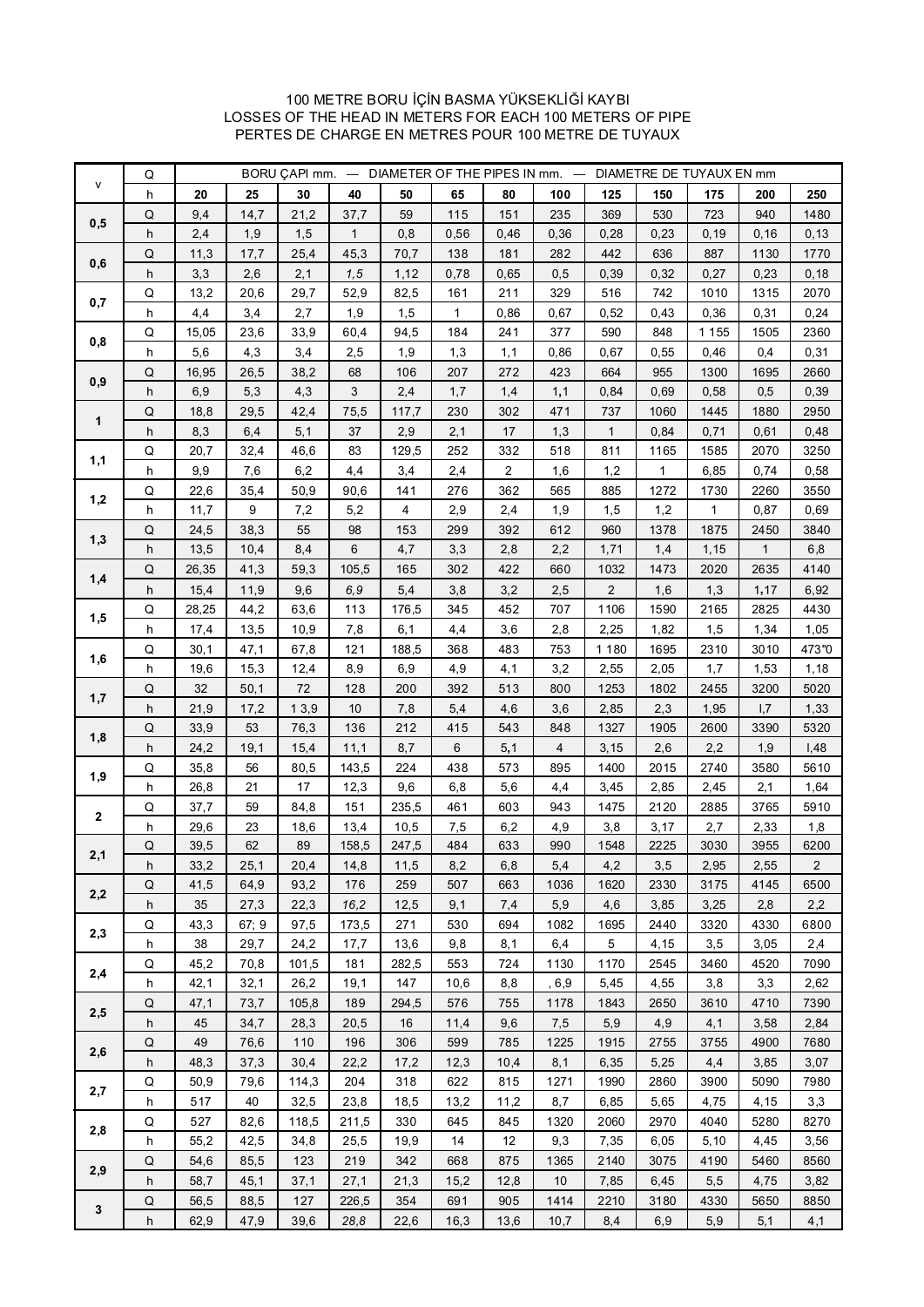#### cm CİNSİNDEN SU SÜTUNU YÜKLEME KAYIPLARI PERTES DE CHARGE EN cm DE COLONNE D'EAU PRESSURE LOSSES IN cm OF WATER COLUMN

|                                                                    |                                   |                        | <b>GENİŞ AÇILI KAVİSLER</b><br>OBTUSE ANGLE CURVES<br><b>COURBES ANGLE OBTUS</b> |                            |               |                                     |                           | <b>NORMAL KAVISLER</b><br>NORMAL CURVES<br><b>COURBES NORMALES</b> |                                      |                                                      |                              |                                                 |                                                                                                   |       |
|--------------------------------------------------------------------|-----------------------------------|------------------------|----------------------------------------------------------------------------------|----------------------------|---------------|-------------------------------------|---------------------------|--------------------------------------------------------------------|--------------------------------------|------------------------------------------------------|------------------------------|-------------------------------------------------|---------------------------------------------------------------------------------------------------|-------|
| WATER SPEED IN m/s<br>VITESSE D'EAU EN m/s<br>m/s CINSINDEN SU HIZ |                                   | α                      |                                                                                  |                            |               |                                     |                           | $\overline{\phantom{a}}$                                           | D                                    | NORMAL SLICE GATES<br>VANNES NORMALES<br>NORMAL VANA | CLAPET DE PIED<br>FOOT VALVE | ÇEK VALF<br>NON RETURN VALVE<br>CLAPETDE RETOUR | ENERGY LOSS AT THE EXIT OF DISCARGE PIPES<br>PERTE D'ENERGIE A LA SORTIE DE TUBE DE<br>CHARGEMENT |       |
|                                                                    | $30^{\circ}$<br>$\mathbf{I}$<br>8 | $40^{\circ}$<br>Ш<br>8 | $60^\circ$<br>Ш<br>8                                                             | $\rm 80^{\circ}$<br>Ш<br>8 | ခ်င<br>Ш<br>8 | 4<br>$\circ$<br>$\mathbf{H}$<br>d/R | 0,6<br>$\mathbf{H}$<br>ďR | 0,8<br>$\mathbf{I}$<br>d/R                                         | $\frac{1}{2}$<br>$\mathbf{I}$<br>d/R | 1,5<br>$\mathsf{II}%$<br>d/R                         |                              |                                                 |                                                                                                   |       |
| 0, 10                                                              | 0,03                              | 0,04                   | 0,05                                                                             | 0.07                       | 0,08          | 0,007                               | 0,008                     | 0.01                                                               | 0,0155                               | 0.027                                                | 0.03                         | 30                                              | 30                                                                                                | 0,05  |
| 0, 15                                                              | 0,06                              | 0,073                  | 0.1                                                                              | 0,14                       | 0.17          | 0,016                               | 0,019                     | 0,024                                                              | 0,033                                | 0,06                                                 | 0,033                        | 31                                              | 31                                                                                                | 0, 12 |
| 0,20                                                               | 0, 11                             | 0,13                   | 0,18                                                                             | 0,26                       | 0,31          | 0,026                               | 0,033                     | 0,04                                                               | 0,058                                | 0,11                                                 | 0,053                        | 31                                              | 31                                                                                                | 0,21  |
| 0,25                                                               | 0,17                              | 0,21                   | 0,23                                                                             | 0,4                        | 0,48          | 0,044                               | 0,052                     | 0,063                                                              | 0,051                                | 0,17                                                 | 0,09                         | 31                                              | 31                                                                                                | 0,32  |
| 0, 30                                                              | 0,25                              | 0,3                    | 0,41                                                                             | 0,6                        | 0.7           | 0,053                               | 0,074                     | 0,09                                                               | 0, 13                                | 0,25                                                 | 0, 13                        | 31                                              | 31                                                                                                | 0,46  |
| 0,35                                                               | 0,33                              | 0,4                    | 0,54                                                                             | 0,8                        | 0,93          | 0,085                               | 0,1                       | 0, 12                                                              | 0, 18                                | 0,33                                                 | 0, 16                        | 31                                              | 31                                                                                                | 0,62  |
| 0,4                                                                | 0,43                              | 0,52                   | 0,71                                                                             | 1                          | 1,2           | 0.11                                | 0,13                      | 0, 16                                                              | 0,23                                 | 0,43                                                 | 0,23                         | 32                                              | 31                                                                                                | 0,82  |
| 0,5                                                                | 0,67                              | 0,91                   | 1,1                                                                              | 1,6                        | 1,9           | 0,18                                | 0,21                      | 0,26                                                               | 0,37                                 | 0,67                                                 | 0,37                         | 33                                              | 32                                                                                                | 1,27  |
| 0,6                                                                | 0.97                              | 1.2                    | 1,6                                                                              | 2,3                        | 2,6           | 0,25                                | 0,29                      | 0,36                                                               | 0,52                                 | 0.97                                                 | 0,52                         | 34                                              | 32                                                                                                | 1,64  |
| 0,7                                                                | 1,35                              | 1,65                   | 2.2                                                                              | 3,2                        | 3.9           | 0.34                                | 0.4                       | 0,43                                                               | 0.7                                  | 1,35                                                 | 0.7                          | 35                                              | 32                                                                                                | 2.5   |
| 0,8                                                                | 1.7                               | 2,1                    | 2,8                                                                              | 4.00                       | 4.6           | 0,45                                | 0,53                      | 0.64                                                               | 0,93                                 | 1.7                                                  | 0,95                         | 36                                              | 33                                                                                                | 3,3   |
| 0,9                                                                | $\overline{2}$                    | $2,\overline{7}$       | $\overline{3,6}$                                                                 | 5.2                        | 6,2           | 0,57                                | 0,67                      | 0,32                                                               | 1,18                                 | 2,2                                                  | 1.2                          | 37                                              | 34                                                                                                | 4.2   |
| 1.0                                                                | 2,7                               | 3,3                    | 4,5                                                                              | 6,4                        | 7,6           | 0,7                                 | 0,82                      | $\mathbf{1}$                                                       | 1,45                                 | 2,7                                                  | 1,45                         | 38                                              | 35                                                                                                | 5,1   |
| 1,5                                                                | 6                                 | 7.3                    | 10                                                                               | 14                         | 17            | 1.6                                 | 1.9                       | 23                                                                 | 3.3                                  | 6                                                    | 3.3                          | 47                                              | 40                                                                                                | 11.5  |
| 2.0                                                                | 11                                | 14                     | 18                                                                               | 26                         | 31            | 2,3                                 | 3,3                       | 4                                                                  | 5,8                                  | 11                                                   | 5,6                          | 61                                              | 4B                                                                                                | 20,4  |
| 2,5                                                                | 17                                | 21                     | 28                                                                               | 40                         | 48            | 4,4                                 | 5,2                       | 6,3                                                                | 9,1                                  | 17                                                   | 9,1                          | 78                                              | 53                                                                                                | 32    |
| 3.0                                                                | 25                                | 30                     | 41                                                                               | 60                         | 70            | 6,3                                 | 7,4                       | 9                                                                  | 13                                   | 25                                                   | 13                           | 100                                             | 71                                                                                                | 46    |
| 3,5                                                                | 33                                | 40                     | 55                                                                               | 7B                         | 93            | 3.5                                 | 10                        | 12                                                                 | 18                                   | 33                                                   | 18                           | 123                                             | 35                                                                                                | 62    |
| 4.0                                                                | 43                                | 52                     | 70                                                                               | 100                        | 120           | 11                                  | 13                        | 16                                                                 | 23                                   | 42                                                   | 23                           | 150                                             | 100                                                                                               | 82    |
| 4,5                                                                | 55                                | 67                     | 90                                                                               | 130                        | 160           | 14                                  | 21                        | 26                                                                 | 37                                   | 55                                                   | 37                           | 190                                             | 120                                                                                               | 103   |
| 5.0                                                                | 67                                | 82                     | 110                                                                              | 160                        | 190           | 18                                  | 29                        | 36                                                                 | 52                                   | 67                                                   | 52                           | 220                                             | 140                                                                                               | 127   |

Kavislerdeki yük kayıpları yanlızca su akışındaki yön değişikliğinden kaynaklanmaktedır: Kavisler boru hattının uzunluğuna dahil edilmelidir.

Vanalarda ve savak kapaklarındaki yük kaybı standart test prosedürleri temel alınarak hesaplanmıştır.

Pressure loss in the curves is only the one due to the reduction of the liquid for the changing of direction: Curves development has to be included in the length of the pipeline.

Pressure loss in the valves and gate-valves has been calculated according to standard testing procedures.

La perte de charge dans les courbes est seulement due à la contraction des filets liquides pour le changement de direction: Le developpement des courbes doit etre compris dans la longueur de la tuyaulerie.

La perte de charge dans les clapets et les vannes a été determinés sur la base des procédures standards d'essais .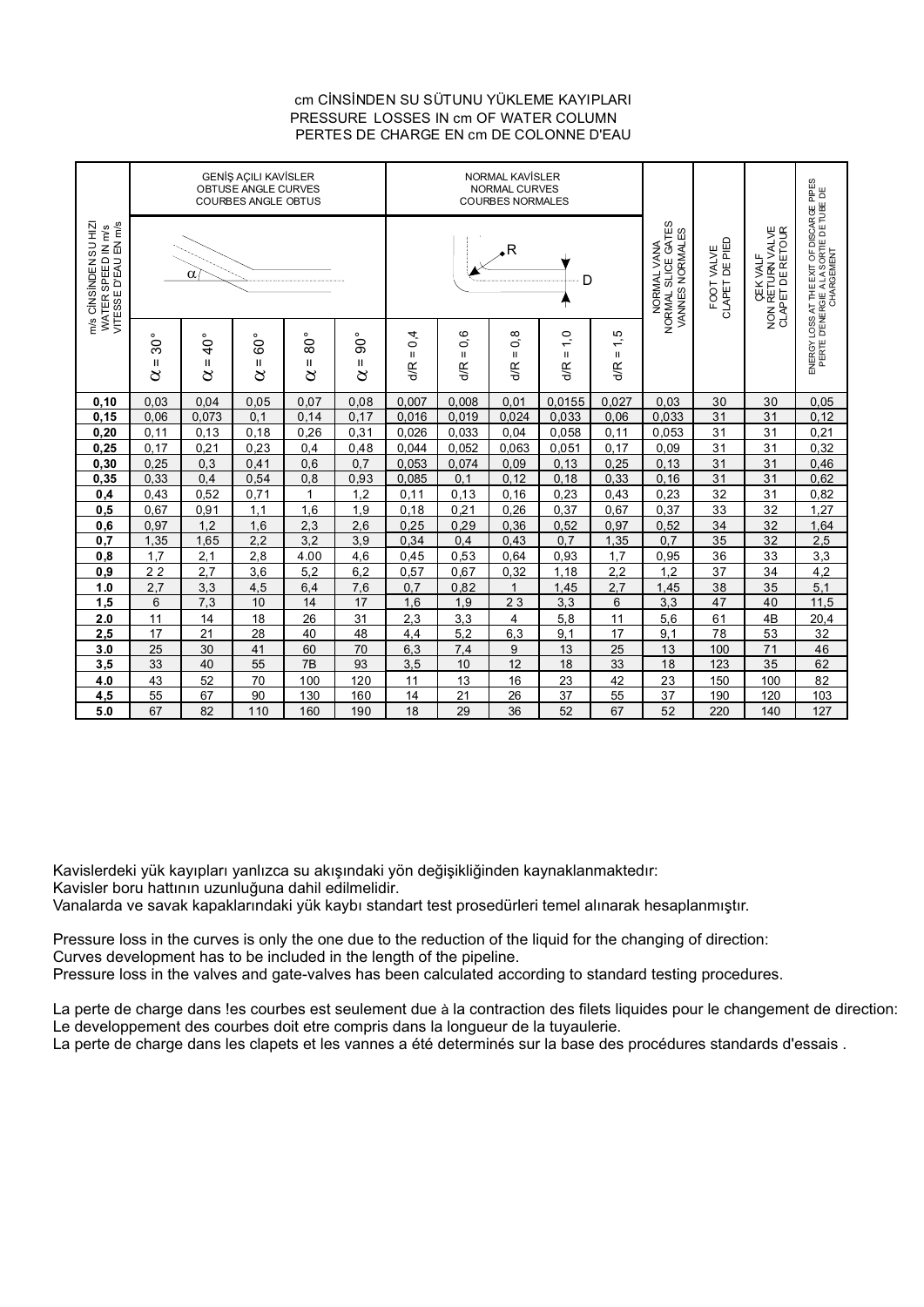### İZİN VERİLEN MAKSİMUM BESLEME KABLOSU UZUNLUĞU CÂBLES ÉLECTRIQUES D'ALIMENTATION LONGUEUR MAX. ADMISE ELECTRIC FEEDING CABLES MAX. LENGHT PERMITTED

| Puissance moteur<br>Tension<br>2,5<br>25<br>95<br>35<br>4<br>6<br>10<br>16<br>35<br>50<br>70<br>120<br>150<br>50<br>70<br>95<br>120<br>150<br>185<br>kW<br>CV-HP<br>Maksimum Uzunluk - Max lenght - Longueur max<br>150<br><b>220V</b><br>100<br>60<br>2,2<br>3<br>300 460<br>380V<br>190<br>200<br><b>220V</b><br>120<br>50<br>80<br>4<br>3<br>240<br>360<br>380V<br>150<br><b>220V</b><br>150<br>240<br>30<br>60<br>90<br>5,5<br>4<br>260<br>450<br>380V<br>110<br>170<br><b>220V</b><br>40<br>111<br>180<br>280<br>20<br>60<br>5,5<br>7,5<br>340<br>540<br>380V<br>80<br>130<br>190<br><b>220V</b><br>20<br>30<br>50<br>85<br>135 210<br>7,5<br>10<br>380V<br>100<br>150<br>250<br>410<br>60<br>20<br>40<br>240<br><b>220V</b><br>60<br>110<br>170<br>9,2<br>12,5<br>205<br>330<br>510<br>380V<br>120<br>50<br>80<br><b>220V</b><br>30<br>90<br>200<br>50<br>140<br>15<br>11<br>380V<br>170<br>280<br>440<br>60<br>100<br>40<br>70<br>155<br>220<br><b>220V</b><br>110<br>15<br>20<br>210<br>330<br>380V<br>80<br>130<br>460<br>660<br>175 250<br><b>220V</b><br>56<br>88<br>123<br>18,5<br>25<br>170<br>260<br>370<br>530<br>380V<br>100<br>70<br>100<br>140<br>210<br><b>220V</b><br>22<br>30<br>380V<br>220<br>310<br>440<br>90<br>140<br><b>220V</b><br>120<br>180 240<br>60<br>90<br>26<br>35<br>270<br>540<br>380V<br>190<br>380<br>120<br>50<br>160 210<br>150 224<br><b>220V</b><br>70<br>110<br>30<br>40<br>230<br>330<br>460<br>380V<br>100<br>170<br>475<br>120<br>170<br>220<br>240<br>340<br><b>220V</b><br>60<br>90<br>130 180<br>37<br>50<br>380V<br>270<br>380<br>520<br>380<br>540<br>130<br>190<br>180<br>230<br>210<br>280<br><b>220V</b><br>70<br>140<br>100<br>150<br>360<br>100<br>460<br>45<br>60<br>380V<br>230<br>320<br>440<br>550<br>324<br>462<br>640<br>160<br>110<br>170<br>160<br>220<br><b>220V</b><br>80<br>110<br>140<br>80<br>110<br>280<br>340<br>55<br>75<br>240<br>530<br>340<br>170<br>330<br>410<br>240<br>480<br>660<br>380V<br>120<br>90<br>120<br>150<br>70<br>100<br>180<br>240<br><b>220V</b><br>70<br>140<br>300<br>66<br>90<br>110 150 220 290 370<br>470 210 310 430 580<br>380V<br>220<br><b>220V</b><br>60<br>80<br>140<br>60<br>90<br>130<br>160<br>280<br>110<br>75<br>100<br>190 270<br>425<br>190 270<br>540<br>380V<br>96<br>140<br>330<br>390<br>660<br>220<br>275<br>160 220<br>310<br>440<br>110<br>160<br>340<br>550<br>92<br>125<br>380V<br>180<br>220<br>290<br>130<br>190<br>260<br>360<br>440<br>130<br>580<br>300<br>380<br>150<br>190<br>240<br>110<br>160<br>210<br>480<br>132<br>180<br>380V<br>440<br>170<br>220<br>100<br>140<br>200<br>270<br>340<br>130<br>180<br>220<br>300<br>380<br>125<br>150<br>190<br>225<br>165<br>380V<br>170<br>260<br>340<br>200<br>185<br>230<br>260<br>160<br>200<br>275<br>380V<br>170<br>205<br>240<br>280<br>130<br>120<br>160<br>190<br>220<br>260<br>330<br>240<br>380V | Motor Gücü<br>Motor Power |  | Voltaj  | Kablo Kesiti 3Xmm <sup>2</sup><br>Cables cross-section 3Xmm <sup>2</sup><br>Section câbles 3Xmm2 |  |  |  |  |  |  |  |  |  |  | Paralel Kablo Kesiti 6Xmm <sup>2</sup><br>Cables cross-section in parallel 6Xmm2<br>Section cobles en parallel 6Xmm <sup>2</sup> |  |  |     |     |     |     |
|------------------------------------------------------------------------------------------------------------------------------------------------------------------------------------------------------------------------------------------------------------------------------------------------------------------------------------------------------------------------------------------------------------------------------------------------------------------------------------------------------------------------------------------------------------------------------------------------------------------------------------------------------------------------------------------------------------------------------------------------------------------------------------------------------------------------------------------------------------------------------------------------------------------------------------------------------------------------------------------------------------------------------------------------------------------------------------------------------------------------------------------------------------------------------------------------------------------------------------------------------------------------------------------------------------------------------------------------------------------------------------------------------------------------------------------------------------------------------------------------------------------------------------------------------------------------------------------------------------------------------------------------------------------------------------------------------------------------------------------------------------------------------------------------------------------------------------------------------------------------------------------------------------------------------------------------------------------------------------------------------------------------------------------------------------------------------------------------------------------------------------------------------------------------------------------------------------------------------------------------------------------------------------------------------------------------------------------------------------------------------------------------------------------------------------------------------------------------------------------------------------------------------------------------------------------------------------------------------------------------------------------------------------------------------------------------------------------------------------------------------------------------------------------------------------------------------------------------------------------------------------|---------------------------|--|---------|--------------------------------------------------------------------------------------------------|--|--|--|--|--|--|--|--|--|--|----------------------------------------------------------------------------------------------------------------------------------|--|--|-----|-----|-----|-----|
|                                                                                                                                                                                                                                                                                                                                                                                                                                                                                                                                                                                                                                                                                                                                                                                                                                                                                                                                                                                                                                                                                                                                                                                                                                                                                                                                                                                                                                                                                                                                                                                                                                                                                                                                                                                                                                                                                                                                                                                                                                                                                                                                                                                                                                                                                                                                                                                                                                                                                                                                                                                                                                                                                                                                                                                                                                                                                    |                           |  | Voltage |                                                                                                  |  |  |  |  |  |  |  |  |  |  |                                                                                                                                  |  |  |     |     |     |     |
|                                                                                                                                                                                                                                                                                                                                                                                                                                                                                                                                                                                                                                                                                                                                                                                                                                                                                                                                                                                                                                                                                                                                                                                                                                                                                                                                                                                                                                                                                                                                                                                                                                                                                                                                                                                                                                                                                                                                                                                                                                                                                                                                                                                                                                                                                                                                                                                                                                                                                                                                                                                                                                                                                                                                                                                                                                                                                    |                           |  |         |                                                                                                  |  |  |  |  |  |  |  |  |  |  |                                                                                                                                  |  |  |     |     |     |     |
|                                                                                                                                                                                                                                                                                                                                                                                                                                                                                                                                                                                                                                                                                                                                                                                                                                                                                                                                                                                                                                                                                                                                                                                                                                                                                                                                                                                                                                                                                                                                                                                                                                                                                                                                                                                                                                                                                                                                                                                                                                                                                                                                                                                                                                                                                                                                                                                                                                                                                                                                                                                                                                                                                                                                                                                                                                                                                    |                           |  |         |                                                                                                  |  |  |  |  |  |  |  |  |  |  |                                                                                                                                  |  |  |     |     |     |     |
|                                                                                                                                                                                                                                                                                                                                                                                                                                                                                                                                                                                                                                                                                                                                                                                                                                                                                                                                                                                                                                                                                                                                                                                                                                                                                                                                                                                                                                                                                                                                                                                                                                                                                                                                                                                                                                                                                                                                                                                                                                                                                                                                                                                                                                                                                                                                                                                                                                                                                                                                                                                                                                                                                                                                                                                                                                                                                    |                           |  |         |                                                                                                  |  |  |  |  |  |  |  |  |  |  |                                                                                                                                  |  |  |     |     |     |     |
|                                                                                                                                                                                                                                                                                                                                                                                                                                                                                                                                                                                                                                                                                                                                                                                                                                                                                                                                                                                                                                                                                                                                                                                                                                                                                                                                                                                                                                                                                                                                                                                                                                                                                                                                                                                                                                                                                                                                                                                                                                                                                                                                                                                                                                                                                                                                                                                                                                                                                                                                                                                                                                                                                                                                                                                                                                                                                    |                           |  |         |                                                                                                  |  |  |  |  |  |  |  |  |  |  |                                                                                                                                  |  |  |     |     |     |     |
|                                                                                                                                                                                                                                                                                                                                                                                                                                                                                                                                                                                                                                                                                                                                                                                                                                                                                                                                                                                                                                                                                                                                                                                                                                                                                                                                                                                                                                                                                                                                                                                                                                                                                                                                                                                                                                                                                                                                                                                                                                                                                                                                                                                                                                                                                                                                                                                                                                                                                                                                                                                                                                                                                                                                                                                                                                                                                    |                           |  |         |                                                                                                  |  |  |  |  |  |  |  |  |  |  |                                                                                                                                  |  |  |     |     |     |     |
|                                                                                                                                                                                                                                                                                                                                                                                                                                                                                                                                                                                                                                                                                                                                                                                                                                                                                                                                                                                                                                                                                                                                                                                                                                                                                                                                                                                                                                                                                                                                                                                                                                                                                                                                                                                                                                                                                                                                                                                                                                                                                                                                                                                                                                                                                                                                                                                                                                                                                                                                                                                                                                                                                                                                                                                                                                                                                    |                           |  |         |                                                                                                  |  |  |  |  |  |  |  |  |  |  |                                                                                                                                  |  |  |     |     |     |     |
|                                                                                                                                                                                                                                                                                                                                                                                                                                                                                                                                                                                                                                                                                                                                                                                                                                                                                                                                                                                                                                                                                                                                                                                                                                                                                                                                                                                                                                                                                                                                                                                                                                                                                                                                                                                                                                                                                                                                                                                                                                                                                                                                                                                                                                                                                                                                                                                                                                                                                                                                                                                                                                                                                                                                                                                                                                                                                    |                           |  |         |                                                                                                  |  |  |  |  |  |  |  |  |  |  |                                                                                                                                  |  |  |     |     |     |     |
|                                                                                                                                                                                                                                                                                                                                                                                                                                                                                                                                                                                                                                                                                                                                                                                                                                                                                                                                                                                                                                                                                                                                                                                                                                                                                                                                                                                                                                                                                                                                                                                                                                                                                                                                                                                                                                                                                                                                                                                                                                                                                                                                                                                                                                                                                                                                                                                                                                                                                                                                                                                                                                                                                                                                                                                                                                                                                    |                           |  |         |                                                                                                  |  |  |  |  |  |  |  |  |  |  |                                                                                                                                  |  |  |     |     |     |     |
|                                                                                                                                                                                                                                                                                                                                                                                                                                                                                                                                                                                                                                                                                                                                                                                                                                                                                                                                                                                                                                                                                                                                                                                                                                                                                                                                                                                                                                                                                                                                                                                                                                                                                                                                                                                                                                                                                                                                                                                                                                                                                                                                                                                                                                                                                                                                                                                                                                                                                                                                                                                                                                                                                                                                                                                                                                                                                    |                           |  |         |                                                                                                  |  |  |  |  |  |  |  |  |  |  |                                                                                                                                  |  |  |     |     |     |     |
|                                                                                                                                                                                                                                                                                                                                                                                                                                                                                                                                                                                                                                                                                                                                                                                                                                                                                                                                                                                                                                                                                                                                                                                                                                                                                                                                                                                                                                                                                                                                                                                                                                                                                                                                                                                                                                                                                                                                                                                                                                                                                                                                                                                                                                                                                                                                                                                                                                                                                                                                                                                                                                                                                                                                                                                                                                                                                    |                           |  |         |                                                                                                  |  |  |  |  |  |  |  |  |  |  |                                                                                                                                  |  |  |     |     |     |     |
|                                                                                                                                                                                                                                                                                                                                                                                                                                                                                                                                                                                                                                                                                                                                                                                                                                                                                                                                                                                                                                                                                                                                                                                                                                                                                                                                                                                                                                                                                                                                                                                                                                                                                                                                                                                                                                                                                                                                                                                                                                                                                                                                                                                                                                                                                                                                                                                                                                                                                                                                                                                                                                                                                                                                                                                                                                                                                    |                           |  |         |                                                                                                  |  |  |  |  |  |  |  |  |  |  |                                                                                                                                  |  |  |     |     |     |     |
|                                                                                                                                                                                                                                                                                                                                                                                                                                                                                                                                                                                                                                                                                                                                                                                                                                                                                                                                                                                                                                                                                                                                                                                                                                                                                                                                                                                                                                                                                                                                                                                                                                                                                                                                                                                                                                                                                                                                                                                                                                                                                                                                                                                                                                                                                                                                                                                                                                                                                                                                                                                                                                                                                                                                                                                                                                                                                    |                           |  |         |                                                                                                  |  |  |  |  |  |  |  |  |  |  |                                                                                                                                  |  |  |     |     |     |     |
|                                                                                                                                                                                                                                                                                                                                                                                                                                                                                                                                                                                                                                                                                                                                                                                                                                                                                                                                                                                                                                                                                                                                                                                                                                                                                                                                                                                                                                                                                                                                                                                                                                                                                                                                                                                                                                                                                                                                                                                                                                                                                                                                                                                                                                                                                                                                                                                                                                                                                                                                                                                                                                                                                                                                                                                                                                                                                    |                           |  |         |                                                                                                  |  |  |  |  |  |  |  |  |  |  |                                                                                                                                  |  |  |     |     |     |     |
|                                                                                                                                                                                                                                                                                                                                                                                                                                                                                                                                                                                                                                                                                                                                                                                                                                                                                                                                                                                                                                                                                                                                                                                                                                                                                                                                                                                                                                                                                                                                                                                                                                                                                                                                                                                                                                                                                                                                                                                                                                                                                                                                                                                                                                                                                                                                                                                                                                                                                                                                                                                                                                                                                                                                                                                                                                                                                    |                           |  |         |                                                                                                  |  |  |  |  |  |  |  |  |  |  |                                                                                                                                  |  |  |     |     |     |     |
|                                                                                                                                                                                                                                                                                                                                                                                                                                                                                                                                                                                                                                                                                                                                                                                                                                                                                                                                                                                                                                                                                                                                                                                                                                                                                                                                                                                                                                                                                                                                                                                                                                                                                                                                                                                                                                                                                                                                                                                                                                                                                                                                                                                                                                                                                                                                                                                                                                                                                                                                                                                                                                                                                                                                                                                                                                                                                    |                           |  |         |                                                                                                  |  |  |  |  |  |  |  |  |  |  |                                                                                                                                  |  |  |     |     |     |     |
|                                                                                                                                                                                                                                                                                                                                                                                                                                                                                                                                                                                                                                                                                                                                                                                                                                                                                                                                                                                                                                                                                                                                                                                                                                                                                                                                                                                                                                                                                                                                                                                                                                                                                                                                                                                                                                                                                                                                                                                                                                                                                                                                                                                                                                                                                                                                                                                                                                                                                                                                                                                                                                                                                                                                                                                                                                                                                    |                           |  |         |                                                                                                  |  |  |  |  |  |  |  |  |  |  |                                                                                                                                  |  |  |     |     |     |     |
|                                                                                                                                                                                                                                                                                                                                                                                                                                                                                                                                                                                                                                                                                                                                                                                                                                                                                                                                                                                                                                                                                                                                                                                                                                                                                                                                                                                                                                                                                                                                                                                                                                                                                                                                                                                                                                                                                                                                                                                                                                                                                                                                                                                                                                                                                                                                                                                                                                                                                                                                                                                                                                                                                                                                                                                                                                                                                    |                           |  |         |                                                                                                  |  |  |  |  |  |  |  |  |  |  |                                                                                                                                  |  |  |     |     |     |     |
|                                                                                                                                                                                                                                                                                                                                                                                                                                                                                                                                                                                                                                                                                                                                                                                                                                                                                                                                                                                                                                                                                                                                                                                                                                                                                                                                                                                                                                                                                                                                                                                                                                                                                                                                                                                                                                                                                                                                                                                                                                                                                                                                                                                                                                                                                                                                                                                                                                                                                                                                                                                                                                                                                                                                                                                                                                                                                    |                           |  |         |                                                                                                  |  |  |  |  |  |  |  |  |  |  |                                                                                                                                  |  |  |     |     |     |     |
|                                                                                                                                                                                                                                                                                                                                                                                                                                                                                                                                                                                                                                                                                                                                                                                                                                                                                                                                                                                                                                                                                                                                                                                                                                                                                                                                                                                                                                                                                                                                                                                                                                                                                                                                                                                                                                                                                                                                                                                                                                                                                                                                                                                                                                                                                                                                                                                                                                                                                                                                                                                                                                                                                                                                                                                                                                                                                    |                           |  |         |                                                                                                  |  |  |  |  |  |  |  |  |  |  |                                                                                                                                  |  |  |     |     |     |     |
|                                                                                                                                                                                                                                                                                                                                                                                                                                                                                                                                                                                                                                                                                                                                                                                                                                                                                                                                                                                                                                                                                                                                                                                                                                                                                                                                                                                                                                                                                                                                                                                                                                                                                                                                                                                                                                                                                                                                                                                                                                                                                                                                                                                                                                                                                                                                                                                                                                                                                                                                                                                                                                                                                                                                                                                                                                                                                    |                           |  |         |                                                                                                  |  |  |  |  |  |  |  |  |  |  |                                                                                                                                  |  |  |     |     |     |     |
|                                                                                                                                                                                                                                                                                                                                                                                                                                                                                                                                                                                                                                                                                                                                                                                                                                                                                                                                                                                                                                                                                                                                                                                                                                                                                                                                                                                                                                                                                                                                                                                                                                                                                                                                                                                                                                                                                                                                                                                                                                                                                                                                                                                                                                                                                                                                                                                                                                                                                                                                                                                                                                                                                                                                                                                                                                                                                    |                           |  |         |                                                                                                  |  |  |  |  |  |  |  |  |  |  |                                                                                                                                  |  |  |     |     |     |     |
|                                                                                                                                                                                                                                                                                                                                                                                                                                                                                                                                                                                                                                                                                                                                                                                                                                                                                                                                                                                                                                                                                                                                                                                                                                                                                                                                                                                                                                                                                                                                                                                                                                                                                                                                                                                                                                                                                                                                                                                                                                                                                                                                                                                                                                                                                                                                                                                                                                                                                                                                                                                                                                                                                                                                                                                                                                                                                    |                           |  |         |                                                                                                  |  |  |  |  |  |  |  |  |  |  |                                                                                                                                  |  |  |     |     |     |     |
|                                                                                                                                                                                                                                                                                                                                                                                                                                                                                                                                                                                                                                                                                                                                                                                                                                                                                                                                                                                                                                                                                                                                                                                                                                                                                                                                                                                                                                                                                                                                                                                                                                                                                                                                                                                                                                                                                                                                                                                                                                                                                                                                                                                                                                                                                                                                                                                                                                                                                                                                                                                                                                                                                                                                                                                                                                                                                    |                           |  |         |                                                                                                  |  |  |  |  |  |  |  |  |  |  |                                                                                                                                  |  |  |     |     |     |     |
|                                                                                                                                                                                                                                                                                                                                                                                                                                                                                                                                                                                                                                                                                                                                                                                                                                                                                                                                                                                                                                                                                                                                                                                                                                                                                                                                                                                                                                                                                                                                                                                                                                                                                                                                                                                                                                                                                                                                                                                                                                                                                                                                                                                                                                                                                                                                                                                                                                                                                                                                                                                                                                                                                                                                                                                                                                                                                    |                           |  |         |                                                                                                  |  |  |  |  |  |  |  |  |  |  |                                                                                                                                  |  |  |     |     |     |     |
|                                                                                                                                                                                                                                                                                                                                                                                                                                                                                                                                                                                                                                                                                                                                                                                                                                                                                                                                                                                                                                                                                                                                                                                                                                                                                                                                                                                                                                                                                                                                                                                                                                                                                                                                                                                                                                                                                                                                                                                                                                                                                                                                                                                                                                                                                                                                                                                                                                                                                                                                                                                                                                                                                                                                                                                                                                                                                    |                           |  |         |                                                                                                  |  |  |  |  |  |  |  |  |  |  |                                                                                                                                  |  |  |     |     |     |     |
|                                                                                                                                                                                                                                                                                                                                                                                                                                                                                                                                                                                                                                                                                                                                                                                                                                                                                                                                                                                                                                                                                                                                                                                                                                                                                                                                                                                                                                                                                                                                                                                                                                                                                                                                                                                                                                                                                                                                                                                                                                                                                                                                                                                                                                                                                                                                                                                                                                                                                                                                                                                                                                                                                                                                                                                                                                                                                    |                           |  |         |                                                                                                  |  |  |  |  |  |  |  |  |  |  |                                                                                                                                  |  |  |     |     |     |     |
|                                                                                                                                                                                                                                                                                                                                                                                                                                                                                                                                                                                                                                                                                                                                                                                                                                                                                                                                                                                                                                                                                                                                                                                                                                                                                                                                                                                                                                                                                                                                                                                                                                                                                                                                                                                                                                                                                                                                                                                                                                                                                                                                                                                                                                                                                                                                                                                                                                                                                                                                                                                                                                                                                                                                                                                                                                                                                    |                           |  |         |                                                                                                  |  |  |  |  |  |  |  |  |  |  |                                                                                                                                  |  |  |     |     |     |     |
|                                                                                                                                                                                                                                                                                                                                                                                                                                                                                                                                                                                                                                                                                                                                                                                                                                                                                                                                                                                                                                                                                                                                                                                                                                                                                                                                                                                                                                                                                                                                                                                                                                                                                                                                                                                                                                                                                                                                                                                                                                                                                                                                                                                                                                                                                                                                                                                                                                                                                                                                                                                                                                                                                                                                                                                                                                                                                    |                           |  |         |                                                                                                  |  |  |  |  |  |  |  |  |  |  |                                                                                                                                  |  |  |     |     |     |     |
|                                                                                                                                                                                                                                                                                                                                                                                                                                                                                                                                                                                                                                                                                                                                                                                                                                                                                                                                                                                                                                                                                                                                                                                                                                                                                                                                                                                                                                                                                                                                                                                                                                                                                                                                                                                                                                                                                                                                                                                                                                                                                                                                                                                                                                                                                                                                                                                                                                                                                                                                                                                                                                                                                                                                                                                                                                                                                    |                           |  |         |                                                                                                  |  |  |  |  |  |  |  |  |  |  |                                                                                                                                  |  |  |     |     |     |     |
|                                                                                                                                                                                                                                                                                                                                                                                                                                                                                                                                                                                                                                                                                                                                                                                                                                                                                                                                                                                                                                                                                                                                                                                                                                                                                                                                                                                                                                                                                                                                                                                                                                                                                                                                                                                                                                                                                                                                                                                                                                                                                                                                                                                                                                                                                                                                                                                                                                                                                                                                                                                                                                                                                                                                                                                                                                                                                    |                           |  |         |                                                                                                  |  |  |  |  |  |  |  |  |  |  |                                                                                                                                  |  |  |     |     |     |     |
|                                                                                                                                                                                                                                                                                                                                                                                                                                                                                                                                                                                                                                                                                                                                                                                                                                                                                                                                                                                                                                                                                                                                                                                                                                                                                                                                                                                                                                                                                                                                                                                                                                                                                                                                                                                                                                                                                                                                                                                                                                                                                                                                                                                                                                                                                                                                                                                                                                                                                                                                                                                                                                                                                                                                                                                                                                                                                    |                           |  |         |                                                                                                  |  |  |  |  |  |  |  |  |  |  |                                                                                                                                  |  |  |     |     |     |     |
|                                                                                                                                                                                                                                                                                                                                                                                                                                                                                                                                                                                                                                                                                                                                                                                                                                                                                                                                                                                                                                                                                                                                                                                                                                                                                                                                                                                                                                                                                                                                                                                                                                                                                                                                                                                                                                                                                                                                                                                                                                                                                                                                                                                                                                                                                                                                                                                                                                                                                                                                                                                                                                                                                                                                                                                                                                                                                    |                           |  |         |                                                                                                  |  |  |  |  |  |  |  |  |  |  |                                                                                                                                  |  |  |     |     |     |     |
|                                                                                                                                                                                                                                                                                                                                                                                                                                                                                                                                                                                                                                                                                                                                                                                                                                                                                                                                                                                                                                                                                                                                                                                                                                                                                                                                                                                                                                                                                                                                                                                                                                                                                                                                                                                                                                                                                                                                                                                                                                                                                                                                                                                                                                                                                                                                                                                                                                                                                                                                                                                                                                                                                                                                                                                                                                                                                    |                           |  |         |                                                                                                  |  |  |  |  |  |  |  |  |  |  |                                                                                                                                  |  |  |     |     |     |     |
|                                                                                                                                                                                                                                                                                                                                                                                                                                                                                                                                                                                                                                                                                                                                                                                                                                                                                                                                                                                                                                                                                                                                                                                                                                                                                                                                                                                                                                                                                                                                                                                                                                                                                                                                                                                                                                                                                                                                                                                                                                                                                                                                                                                                                                                                                                                                                                                                                                                                                                                                                                                                                                                                                                                                                                                                                                                                                    |                           |  |         |                                                                                                  |  |  |  |  |  |  |  |  |  |  |                                                                                                                                  |  |  |     |     |     |     |
|                                                                                                                                                                                                                                                                                                                                                                                                                                                                                                                                                                                                                                                                                                                                                                                                                                                                                                                                                                                                                                                                                                                                                                                                                                                                                                                                                                                                                                                                                                                                                                                                                                                                                                                                                                                                                                                                                                                                                                                                                                                                                                                                                                                                                                                                                                                                                                                                                                                                                                                                                                                                                                                                                                                                                                                                                                                                                    |                           |  |         |                                                                                                  |  |  |  |  |  |  |  |  |  |  |                                                                                                                                  |  |  |     |     |     |     |
|                                                                                                                                                                                                                                                                                                                                                                                                                                                                                                                                                                                                                                                                                                                                                                                                                                                                                                                                                                                                                                                                                                                                                                                                                                                                                                                                                                                                                                                                                                                                                                                                                                                                                                                                                                                                                                                                                                                                                                                                                                                                                                                                                                                                                                                                                                                                                                                                                                                                                                                                                                                                                                                                                                                                                                                                                                                                                    |                           |  |         |                                                                                                  |  |  |  |  |  |  |  |  |  |  |                                                                                                                                  |  |  |     |     |     |     |
|                                                                                                                                                                                                                                                                                                                                                                                                                                                                                                                                                                                                                                                                                                                                                                                                                                                                                                                                                                                                                                                                                                                                                                                                                                                                                                                                                                                                                                                                                                                                                                                                                                                                                                                                                                                                                                                                                                                                                                                                                                                                                                                                                                                                                                                                                                                                                                                                                                                                                                                                                                                                                                                                                                                                                                                                                                                                                    |                           |  |         |                                                                                                  |  |  |  |  |  |  |  |  |  |  |                                                                                                                                  |  |  |     |     |     |     |
|                                                                                                                                                                                                                                                                                                                                                                                                                                                                                                                                                                                                                                                                                                                                                                                                                                                                                                                                                                                                                                                                                                                                                                                                                                                                                                                                                                                                                                                                                                                                                                                                                                                                                                                                                                                                                                                                                                                                                                                                                                                                                                                                                                                                                                                                                                                                                                                                                                                                                                                                                                                                                                                                                                                                                                                                                                                                                    |                           |  |         |                                                                                                  |  |  |  |  |  |  |  |  |  |  |                                                                                                                                  |  |  |     |     |     |     |
|                                                                                                                                                                                                                                                                                                                                                                                                                                                                                                                                                                                                                                                                                                                                                                                                                                                                                                                                                                                                                                                                                                                                                                                                                                                                                                                                                                                                                                                                                                                                                                                                                                                                                                                                                                                                                                                                                                                                                                                                                                                                                                                                                                                                                                                                                                                                                                                                                                                                                                                                                                                                                                                                                                                                                                                                                                                                                    |                           |  |         |                                                                                                  |  |  |  |  |  |  |  |  |  |  |                                                                                                                                  |  |  |     |     |     |     |
|                                                                                                                                                                                                                                                                                                                                                                                                                                                                                                                                                                                                                                                                                                                                                                                                                                                                                                                                                                                                                                                                                                                                                                                                                                                                                                                                                                                                                                                                                                                                                                                                                                                                                                                                                                                                                                                                                                                                                                                                                                                                                                                                                                                                                                                                                                                                                                                                                                                                                                                                                                                                                                                                                                                                                                                                                                                                                    |                           |  |         |                                                                                                  |  |  |  |  |  |  |  |  |  |  |                                                                                                                                  |  |  |     |     |     |     |
|                                                                                                                                                                                                                                                                                                                                                                                                                                                                                                                                                                                                                                                                                                                                                                                                                                                                                                                                                                                                                                                                                                                                                                                                                                                                                                                                                                                                                                                                                                                                                                                                                                                                                                                                                                                                                                                                                                                                                                                                                                                                                                                                                                                                                                                                                                                                                                                                                                                                                                                                                                                                                                                                                                                                                                                                                                                                                    |                           |  |         |                                                                                                  |  |  |  |  |  |  |  |  |  |  |                                                                                                                                  |  |  |     |     |     |     |
|                                                                                                                                                                                                                                                                                                                                                                                                                                                                                                                                                                                                                                                                                                                                                                                                                                                                                                                                                                                                                                                                                                                                                                                                                                                                                                                                                                                                                                                                                                                                                                                                                                                                                                                                                                                                                                                                                                                                                                                                                                                                                                                                                                                                                                                                                                                                                                                                                                                                                                                                                                                                                                                                                                                                                                                                                                                                                    |                           |  |         |                                                                                                  |  |  |  |  |  |  |  |  |  |  |                                                                                                                                  |  |  |     |     |     |     |
|                                                                                                                                                                                                                                                                                                                                                                                                                                                                                                                                                                                                                                                                                                                                                                                                                                                                                                                                                                                                                                                                                                                                                                                                                                                                                                                                                                                                                                                                                                                                                                                                                                                                                                                                                                                                                                                                                                                                                                                                                                                                                                                                                                                                                                                                                                                                                                                                                                                                                                                                                                                                                                                                                                                                                                                                                                                                                    |                           |  |         |                                                                                                  |  |  |  |  |  |  |  |  |  |  |                                                                                                                                  |  |  | 140 | 170 | 195 | 230 |

Direkt veya stator yolverme - Direct or statorio starting — Demarrage direct ou statorique

Tabloda belirtilen maksimum kablo uzunlukları %3 lük voltaj düşmesi temel alınarak ve 25°C sıcaklıkta hesaplanmıştır. 380 veya 220 den farklı voltajlar için kablo uzunluğu voltaj değeri ile doğru orantılı şekilde artar.

Örneğin 460 V için, V = ( 460 / 380 ) x tablodan okunan kablo uzunluğu

Max cable lenght shown on this table is calculated on a voltage drop of 3% at a temperature of 25°C

For voltages different from 380 V or 220 cable lenght is proportional to the voltages ratio.

Example for 500 V,  $V = (460 / 380)$  x lenght shown in the table.

La longueur maxi. des câbles portée sur le tableau est calculée sur une chute de tension de 3% à la température de 25°C Pour tensions differentes de 380 V ou de 220, la longueur du câble est proportionnelle au rapport des tensions. Example pour 460 V, V = (500 / 380) x longueur indiquée dans le tableau.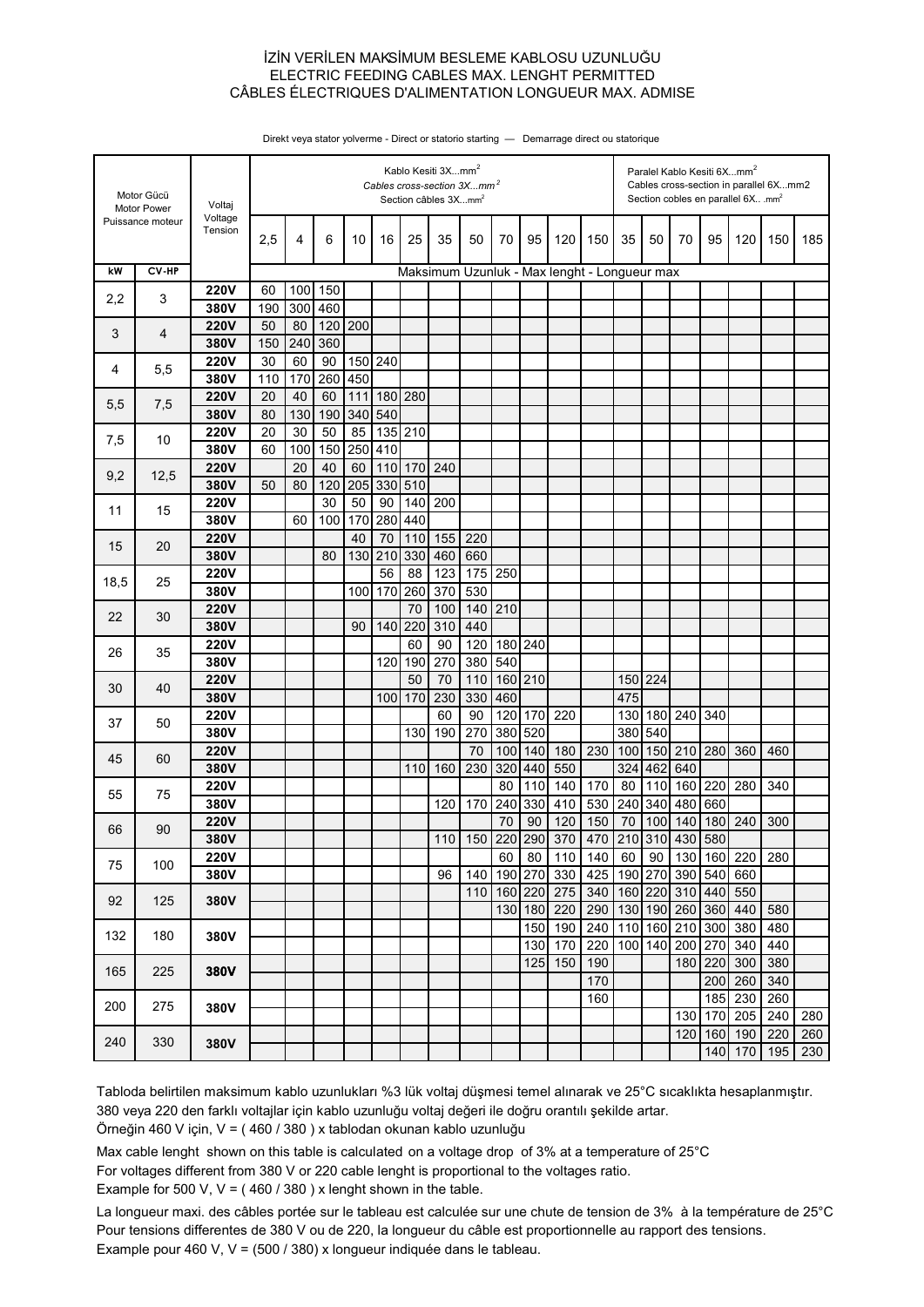### İZİN VERİLEN MAKSİMUM BESLEME KABLOSU UZUNLUĞU CÂBLES ÉLECTRIQUES D'ALIMENTATION LONGUEUR MAX ADMISE ELECTRIC FEEDING CABLES MAX. LENGHT PERMITTED

| Motor Gücü<br>Motor Power<br>Puissance moteur |                | Voltaj              | Kablo Kesiti 3Xmm <sup>2</sup><br>Cables cross-section 3Xmm <sup>2</sup><br>Section câbles 3Xmm <sup>2</sup> |          |           |           |            |            |                                              |           |            |     |     |     |     |  |
|-----------------------------------------------|----------------|---------------------|--------------------------------------------------------------------------------------------------------------|----------|-----------|-----------|------------|------------|----------------------------------------------|-----------|------------|-----|-----|-----|-----|--|
|                                               |                | Voltage<br>Tension  | 1,5                                                                                                          | 2,5      | 4         | 6         | 10         | 16         | 25                                           | 35        | 50         | 70  | 95  | 120 | 150 |  |
| kW                                            | $CV-HP$        |                     |                                                                                                              |          |           |           |            |            | Maksimum Uzunluk - Max lenght - Longueur max |           |            |     |     |     |     |  |
|                                               |                | <b>220V</b>         | 40                                                                                                           | 70       | 120       | 180       |            |            |                                              |           |            |     |     |     |     |  |
| 2,2                                           | $\mathsf 3$    | 380V                | 140                                                                                                          | 230      | 370       |           |            |            |                                              |           |            |     |     |     |     |  |
| 3                                             | $\overline{4}$ | <b>220V</b>         | 30                                                                                                           | 50       | 91        | 130       | 230        |            |                                              |           |            |     |     |     |     |  |
|                                               |                | 380V                | 100                                                                                                          | 170      | 270       | 400       |            |            |                                              |           |            |     |     |     |     |  |
| 4                                             | 5,5            | <b>220V</b>         | 20                                                                                                           | 40       | 60        | 100       | 170        |            |                                              |           |            |     |     |     |     |  |
|                                               |                | 380V                | 70                                                                                                           | 120      | 200       | 300       | 500        |            |                                              |           |            |     |     |     |     |  |
| 5,5                                           | 7,5            | <b>220V</b>         | 19                                                                                                           | 30       | 50        | 70        | 130        | 200        |                                              |           |            |     |     |     |     |  |
|                                               |                | 380V                | 57                                                                                                           | 90       | 150       | 220       | 380        |            |                                              |           |            |     |     |     |     |  |
| 7,5                                           | 10             | <b>220V</b><br>380V | 46                                                                                                           | 20<br>70 | 40<br>120 | 60<br>180 | 100<br>310 | 160<br>490 |                                              |           |            |     |     |     |     |  |
|                                               |                | <b>220V</b>         |                                                                                                              | 20       | 30        | 50        | 80         | 130        | 210                                          |           |            |     |     |     |     |  |
| 9,2                                           | 12,5           | 380V                | 39                                                                                                           | 60       | 100       | 150       | 260        | 400        |                                              |           |            |     |     |     |     |  |
|                                               |                | <b>220V</b>         |                                                                                                              |          | 20        | 30        | 60         | 100        | 160                                          | 230       |            |     |     |     |     |  |
| 11                                            | 15             | 380V                |                                                                                                              | 50       | 80        | 110       | 200        | 310        | 490                                          |           |            |     |     |     |     |  |
|                                               | 20             | <b>220V</b>         |                                                                                                              |          |           | 30        | 50         | 80         | 130                                          | 180       |            |     |     |     |     |  |
| 15                                            |                | 380V                |                                                                                                              |          | 60        | 90        | 160        | 250        | 400                                          | 560       |            |     |     |     |     |  |
| 18,5                                          | 25             | <b>220V</b>         |                                                                                                              |          |           |           | 40         | 70         | 110                                          | 150       | 220        |     |     |     |     |  |
|                                               |                | 380V                |                                                                                                              |          | 50        | 70        | 130        | 210        | 340                                          | 470       |            |     |     |     |     |  |
| 22                                            | 30<br>35       | <b>220V</b>         |                                                                                                              |          |           |           | 30         | 60         | 90                                           | 130       | 190        |     |     |     |     |  |
|                                               |                | 380V                |                                                                                                              |          | 46        | 68        | 110        | 180        | 290                                          | 410       |            |     |     |     |     |  |
| 26                                            |                | <b>220V</b>         |                                                                                                              |          |           |           |            | 50         | 80                                           | 120       | 170        | 240 |     |     |     |  |
|                                               | 40             | 380V                |                                                                                                              |          |           | 60        | 100        | 160        | 250                                          | 360       | 500        |     |     |     |     |  |
| 30                                            |                | <b>220V</b>         |                                                                                                              |          |           | 40        |            | 44         | 60                                           | 90        | 130        | 190 |     |     |     |  |
|                                               | 50             | 380V<br><b>220V</b> |                                                                                                              |          |           |           | 80         | 130        | 200<br>50                                    | 290<br>80 | 410<br>110 | 160 | 220 |     |     |  |
| 37                                            |                | 380V                |                                                                                                              |          |           |           | 70         | 110        | 170                                          | 240       | 350        | 480 |     |     |     |  |
|                                               |                | <b>220V</b>         |                                                                                                              |          |           |           |            |            |                                              | 60        | 80         | 120 | 170 |     |     |  |
| 45                                            | 60             | 380V                |                                                                                                              |          |           |           |            | 80         | 130                                          | 180       | 260        | 360 | 500 |     |     |  |
|                                               |                | <b>220V</b>         |                                                                                                              |          |           |           |            |            |                                              | 50        | 70         | 110 | 150 | 170 |     |  |
| 55                                            | 75             | 380V                |                                                                                                              |          |           |           |            |            | 110                                          | 160       | 230        | 320 | 450 | 520 |     |  |
|                                               |                | <b>220V</b>         |                                                                                                              |          |           |           |            |            |                                              |           | 70         | 100 | 130 | 145 | 180 |  |
| 66                                            | 90             | 380V                |                                                                                                              |          |           |           |            |            | 100                                          | 150       | 200        | 290 | 380 | 440 | 540 |  |
| 75                                            | 100            | <b>220V</b>         |                                                                                                              |          |           |           |            |            |                                              | 120       | 170        | 230 | 300 | 370 | 450 |  |
|                                               |                | 380V                |                                                                                                              |          |           |           |            |            |                                              | 100       | 140        | 200 | 250 | 300 | 370 |  |
| 92                                            | 125            | 380V                |                                                                                                              |          |           |           |            |            |                                              |           | 120        | 165 | 210 | 260 | 310 |  |
|                                               |                |                     |                                                                                                              |          |           |           |            |            |                                              |           |            | 150 | 190 | 230 | 280 |  |
| 132                                           | 180            | 380V                |                                                                                                              |          |           |           |            |            |                                              |           |            | 130 | 170 | 200 | 240 |  |
|                                               |                |                     |                                                                                                              |          |           |           |            |            |                                              |           |            | 125 | 160 | 190 | 230 |  |
| 165                                           | 225            | 380V                |                                                                                                              |          |           |           |            |            |                                              |           |            |     | 140 | 170 | 200 |  |
|                                               |                |                     |                                                                                                              |          |           |           |            |            |                                              |           |            |     |     |     | 120 |  |
| 200                                           | 275            | 380V                |                                                                                                              |          |           |           |            |            |                                              |           |            |     |     |     |     |  |
|                                               |                |                     |                                                                                                              |          |           |           |            |            |                                              |           |            |     |     |     |     |  |
| 240                                           | 330            | 380V                |                                                                                                              |          |           |           |            |            |                                              |           |            |     |     |     |     |  |

Yıldız / Üçgen yolverme — Star / Delta starting — Demarrage Triangle / Etoile

Tabloda belirtilen maksimum kablo uzunlukları %3 lük voltaj düşmesi temel alınarak ve 25°C sıcaklıkta hesaplanmıştır.

Max cable lenght shown on this table is calculated on a voltage drop of 3% at a temperature of 25°C

La longueur maxi. des câbles portée sur le tableau est calculée sur une chute de tension de 3% à la température de 25°C